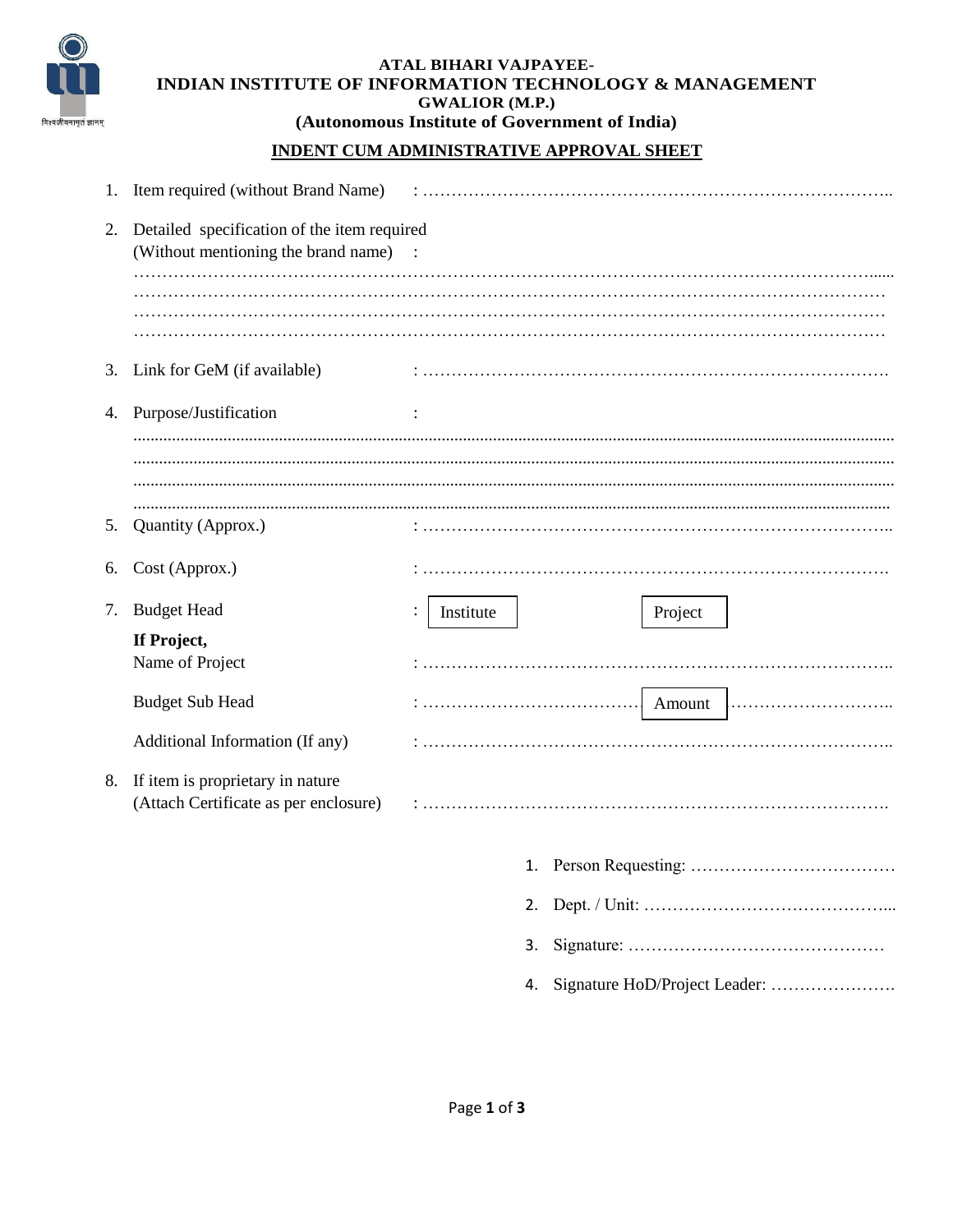

#### **ATAL BIHARI VAJPAYEE-INDIAN INSTITUTE OF INFORMATION TECHNOLOGY & MANAGEMENT GWALIOR (M.P.) (Autonomous Institute of Government of India)**

# **Proprietary Article Certificate**

### Valid for the Current Financial Year

| File Number and Date Reference |                                                                                                                        |  |  |  |
|--------------------------------|------------------------------------------------------------------------------------------------------------------------|--|--|--|
| 1                              | Description of article                                                                                                 |  |  |  |
| $\overline{2}$                 | Forecast of quantity/annual requirement                                                                                |  |  |  |
| 3                              | Approximate estimated value for above                                                                                  |  |  |  |
|                                | quantity                                                                                                               |  |  |  |
| 4                              | Maker's name and address                                                                                               |  |  |  |
| 5                              | Name(s) of authorised dealers/stockists                                                                                |  |  |  |
| 6                              | I approve the above purchase on PAC basis and certify that: --                                                         |  |  |  |
|                                | Note-Tick to retain only one out of $(b)$ , $(c-1)$ or $(c-2)$ whichever is applicable and cross out others. Please do |  |  |  |
|                                | confirm (a) by ticking it – without which PAC certificate will be invalid.                                             |  |  |  |
|                                |                                                                                                                        |  |  |  |
| 6(a)                           | This is the only firm who is manufacturing/stocking this item.                                                         |  |  |  |
|                                | <b>AND</b>                                                                                                             |  |  |  |
|                                |                                                                                                                        |  |  |  |
| 6 <sub>(b)</sub>               | A similar article is not manufactured/sold by any other firm, which could be                                           |  |  |  |
|                                | used in lieu OR                                                                                                        |  |  |  |
| $6(c-1)$                       | No other make/brand will be suitable for following tangible reasons (like                                              |  |  |  |
|                                | OEM/warranty spares): OR                                                                                               |  |  |  |
| 6 <sub>(c)</sub>               | No other make/brand will be suitable for following intangible reasons (if PAC                                          |  |  |  |
|                                | was also given in the last procurement cycle, please also bring out efforts made                                       |  |  |  |
|                                | since then to locate more sources): OR                                                                                 |  |  |  |
| 7                              | Reference of concurrence of finance wing to                                                                            |  |  |  |
|                                | the proposal                                                                                                           |  |  |  |

| History of PAC purchases of this item for past three years may be given below |                         |                                  |                            |  |  |  |  |  |
|-------------------------------------------------------------------------------|-------------------------|----------------------------------|----------------------------|--|--|--|--|--|
| Name of the Supplier                                                          |                         |                                  |                            |  |  |  |  |  |
| Order/Tender                                                                  | <b>Quantity Ordered</b> | <b>Basic Rate on Order (Rs.)</b> | <b>Adverse Performance</b> |  |  |  |  |  |
| <b>Reference &amp; Date</b>                                                   |                         |                                  | <b>Reported if Any</b>     |  |  |  |  |  |
|                                                                               |                         |                                  |                            |  |  |  |  |  |
|                                                                               |                         |                                  |                            |  |  |  |  |  |
|                                                                               |                         |                                  |                            |  |  |  |  |  |
|                                                                               |                         |                                  |                            |  |  |  |  |  |
|                                                                               |                         |                                  |                            |  |  |  |  |  |

**Signature of Approving Authority ...............................................................**

**Date ............................... Designation of Officer .......................................**